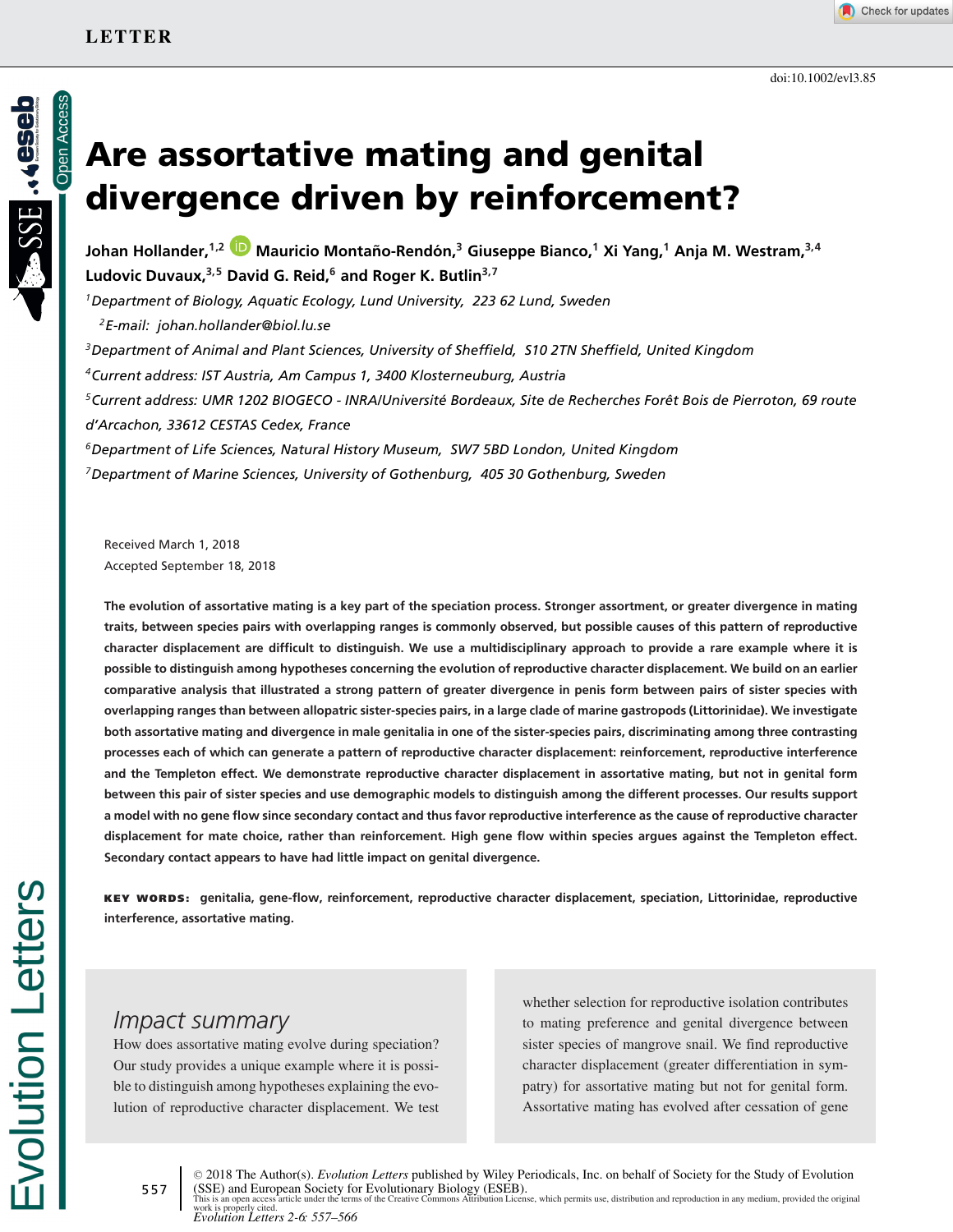flow, probably due to reproductive interference, so is not part of the speciation process. It may not depend on genital form, which could have diverged before secondary contact of the sister species. Crucially, a pattern suggesting the controversial process of reinforcement actually evolved after completion of speciation.

Reproductive character displacement (RCD), in which mating characteristics are more divergent between populations in areas of sympatry than in areas of allopatry, may suggest that the process of reinforcement has a role in speciation (Servedio and Noor 2003). Although the possibility of reinforcement is now widely accepted, its role in speciation remains controversial. Reinforcement is here defined as the evolution of enhanced reproductive isolation in response to selection against hybrids or recombinant genotypes (but see Butlin and Smadja 2018 for discussion of this definition). One setting in which reinforcement may occur is upon secondary contact of two taxa that have previously diverged in allopatry and between which there is partial reproductive isolation; in this context natural selection against hybrids may favor the evolution of stronger prezygotic isolation in the contact zone, hence permitting geographic overlap and generating the pattern of RCD (Coyne and Orr 2004). It is, however, well known that other processes can produce this same signal (Noor 1999). Taxa that are already fully reproductively isolated may nevertheless undergo selection for divergence in mating traits due to reproductive interference, leading to RCD (Butlin 1987a,b; Butlin and Ritchie 2009). Furthermore, Templeton (Templeton 1981) argued that the same geographic pattern of RCD can be generated when previously allopatric taxa come into secondary contact, if populations within each species vary in mating traits and sympatry is only possible between pairs of populations that are sufficiently differentiated to prevent interbreeding (Paterson 1978; Templeton 1981; Coyne and Orr 1989, 2004); this phenomenon is known as the 'Templeton effect' or 'differential fusion'. In addition, character displacement may be driven by ecological, rather than reproductive effects.

Although reinforcement, reproductive interference, and the Templeton effect can all create a pattern of RCD, i.e., greater trait divergence and stronger assortative mating in sympatry than in allopatry, they require different conditions and reflect different histories. Therefore, they can be distinguished. A signature of past gene flow that is now reduced or absent supports reinforcement. Reproductive interference requires evidence for wasteful mating interactions in sympatry, perhaps with the production of earlygeneration hybrids (F1 hybrids), but no history of gene flow. The Templeton effect requires mating discrimination to evolve among

partially isolated populations within each incipient species while they are allopatric to enable some pairs of populations, but not others, to coexist without fusion after secondary contact. This predicts that mating trait divergence and assortative mating between species will fall within the range of divergence or assortment observed between populations within species. The Templeton effect may be associated with some reduction in gene flow between conspecific populations that differ in mating traits. Gene flow between species after secondary contact is expected to be low or absent.

Interpretation of an observed pattern of RCD requires a distinction among these three possibilities and, if possible, to exclude ecological character displacement. Some comparative studies have revealed patterns that appear to be specific to reinforcement (Coyne and Orr 1989, 1997; Yukilevich 2012), but direct analysis of individual species pairs may be the only way to make the distinction in other taxa (Hollander et al. 2013). Few case studies exist that provide enough information to distinguish among the three possibilities, and they are strongly biased toward providing evidence for reinforcement (Pfennig 2003; Lemmon and Lemmon 2010; Bimova et al. 2011; Hopkins and Rausher 2011). This may be because reinforcement is a common component of speciation, but it may also reflect the choice of study systems or a reporting bias.

One class of traits that may show RCD is genital form. Genital form is hugely variable among animal species, and evolutionary biologists are still seeking to explain its rapid divergent evolution (Eberhard 2004; Eberhard 2010; Simmons 2014). Male genital form is often easily observed and is an essential character for identification of species in many animal taxa. Female genital variation is more cryptic (but see Anderson and Langerhans 2015) and yet probably underlies key interactions during mating (Eberhard 2010). Genital divergence has been studied most intensively in insects and spiders and several hypotheses have been proposed to explain variation in male intromittent genitalia, such as cryptic female choice (Thornhill 1983; Eberhard 1985; Arnqvist and Rowe 2005), male–male competition (Seehausen and Schluter 2004), manipulation of sperm competition (Waage 1979; Cordero-Rivera 2017), or sexually antagonistic coevolution (Arnqvist and Rowe 2005). Eberhard (Eberhard 2004) conducted a large-scale comparative analysis within these taxa, but did not find support for either sexually antagonistic coevolution or cryptic female choice (Eberhard 2010) as general explanations for genital divergence.

Genital divergence that has evolved by any of these mechanisms can contribute to reproductive isolation and hence to speciation (Arnqvist 1998), although as an incidental consequence of divergence. In contrast, early studies viewed genitalia as a 'lock and key' mechanism, whose purpose was to prevent heterospecific insemination (Eberhard 1985). This mechanism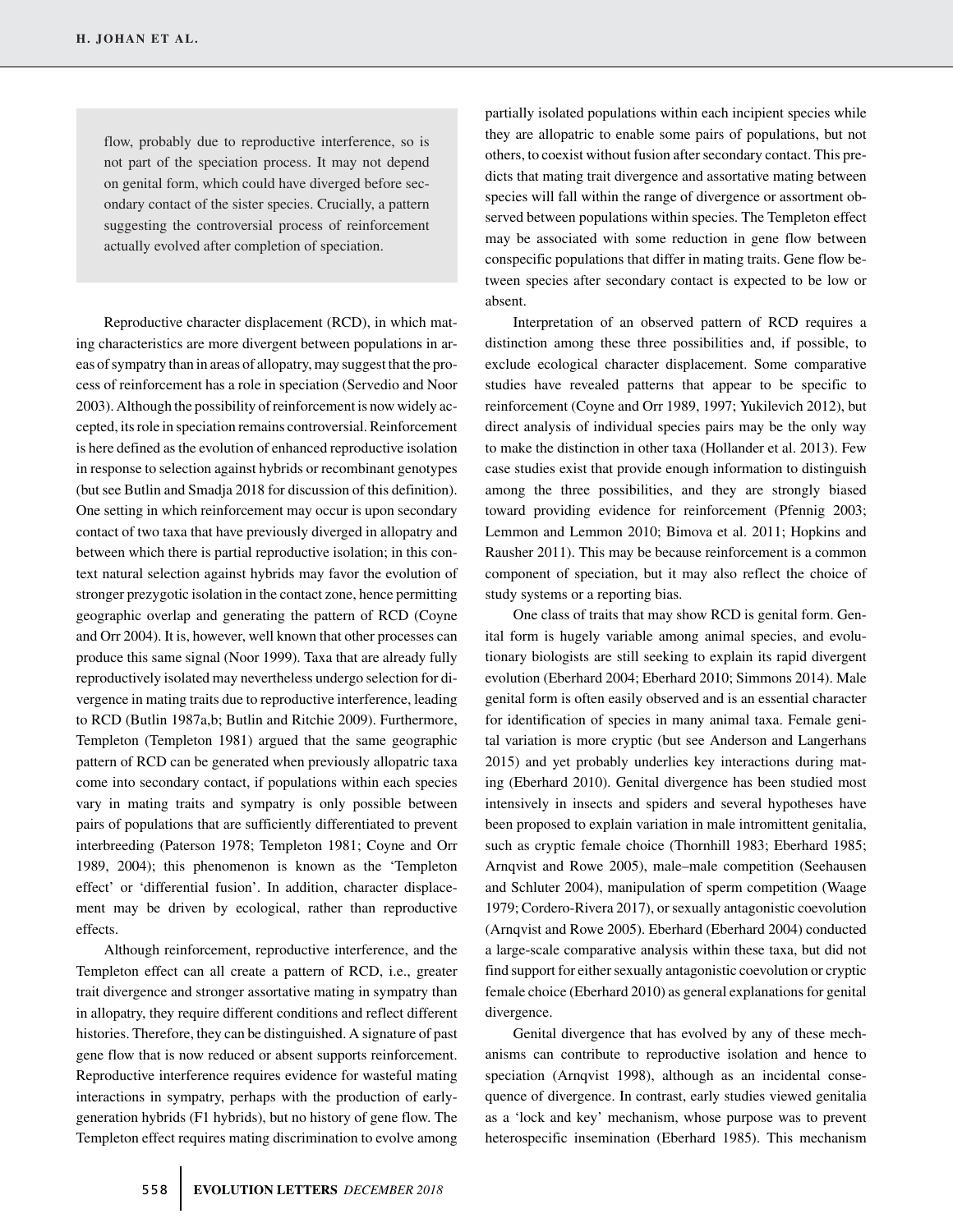implies that genital divergence can be driven by reinforcement or reproductive interference (Butlin and Ritchie 2013). However, the attempts to test the possibility of genital divergence due to reinforcement or reproductive interference have been few (Kameda et al. 2009; Kuntner et al. 2009; Hollander et al. 2013).

Comparative analysis of genital form in a large clade of dioecious marine snails (Caenogastropoda: Littorininae) revealed a strong pattern of greater difference in penis form between sisterspecies pairs with overlapping ranges than between allopatric pairs (Hollander et al. 2013). Variation in genital morphology is a striking feature in littorinid gastropods, widely recognized in the taxonomic literature (Reid 1986, 1996). Therefore, littorinids provide a very promising model system to address questions concerning the role of genital form in the evolution of reproductive isolation and the role of reinforcement in speciation. Forty genetically identified sister-species pairs with well-characterized distributions were available (Reid et al. 2012) for analysis and the pattern was robust to controlling for species age. These results (Hollander et al. 2013) suggest that genital form in the Littorinidae may have diverged as a result of selection against hybrids, representing a putative signal for reinforcement that demands further analysis to exclude alternative possibilities. In particular, the comparative analysis raises three questions: Is genital divergence associated with assortative mating? Is there a geographical pattern of reproductive character displacement within species? What is the evolutionary origin of reproductive character displacement?

Here, we test for the geographical pattern of reproductive character displacement in mate choice and genital form in one sister-species pair of littorinids, *Littoraria cingulata* and *L. filosa*, and distinguish between three competing explanations for this pattern. These snails live permanently above the water level on mangrove trees, but reproduce by spawning pelagic larvae with wide dispersal (Reid 1986). *Littoraria cingulata* is endemic to Western Australia, while *L. filosa* is found mainly in Northern and Eastern Australia. There is a region of geographic overlap around Broome, in the northern part of Western Australia. In both allopatry and sympatry, the species occupy slightly different but overlapping horizontal zones within the mangrove forest, but often reside at the same supratidal levels and on the same trees (Reid 1985). This pattern argues against RCD as a side effect of ecological character displacement. They are known to differ in penial form, although not diagnostically so (Reid 1986, 2001). Interspecific mating is frequent, but hybrids have not previously been recognized (Reid 1986).

We demonstrate strong RCD for mate choice but not for genital form. Demographic reconstruction rejects models with gene flow since secondary contact and yet we report an F1 hybrid individual from the field. Overall, our results strongly support reproductive interference as the cause of character displacement Table 1. Mating trial outcomes. The body of the table gives the **counts of trials in which one or more mountings were observed in the 2-h observation period, out of a total number of trials (in parentheses).**

| Sympatric    |                      | Male |                   |
|--------------|----------------------|------|-------------------|
|              | Littoraria cingulata |      | Littoraria filosa |
| Female       |                      |      |                   |
| L. cingulata | 54 (117)             |      | 4(115)            |
| L. filosa    | 28 (117)             |      | 33 (119)          |
|              |                      |      |                   |
| Allopatric   |                      | Male |                   |
|              | Littoraria cingulata |      | Littoraria filosa |
| Female       |                      |      |                   |
| L. cingulata | 38 (118)             |      | 40 (117)          |
| L. filosa    | 49 (118)             |      | 86 (119)          |

for mate choice, rather than either reinforcement or the Templeton effect, while genital divergence preceded secondary contact and its cause remains unknown.

## *Results*

#### **REPRODUCTIVE CHARACTER DISPLACEMENT**

For each combination of sex, population, and species, 60 mating trials were conducted resulting in a total of 960 trials, of which 940 provided data for analysis. Mounting occurred in 332 trials and penis insertion was observed for 67.5% of mountings. Assortative mating was significant in sympatry  $(I_{PSI} = 0.55 \pm 0.08, t = 7.25,$  $n = 119$ ,  $P \ll 0.001$ ), but not in allopatry ( $I_{PSI} = 0.13 \pm 0.08$ ,  $t = 1.88$ ,  $n = 215$ ,  $P = 0.061$ ) (Table 1). These levels of assortment were significantly different, as judged by the male species  $\times$ female species  $\times$  location interaction in the GLM ( $\chi^2 = 5.699$ ,  $df = 1, P = 0.017$ , demonstrating RCD for mate choice.

Mounting durations varied from 1 to 700 min and the probability of finding sperm in the female bursa at the end of a mating trial was strongly dependent on the average duration of matings during the trial ( $b = 0.59 \pm 0.13$ ,  $\chi^2 = 23.26$ ,  $df = 1$ , *P <<* 0.001; logit scale). Since duration apparently influenced the success of mountings, we tested for an effect of location and found a highly significant male species  $\times$  female species  $\times$ location interaction ( $\chi^2 = 18.89$ , *df* = 1, *P* = 0.00022), driven mainly by short interspecific matings in the sympatric, but not in the allopatric combinations (Fig. 1A).

Penial form differed between species, as expected, but the difference was not greater in sympatry than in allopatry (distances between the centroids in multivariate shape space: allopatry 0.733, sympatry 0.816,  $P = 0.215$  by permutation; Fig. S3). The trajectories did differ in direction  $(P = 0.005)$ , explaining an overall species  $\times$  location interaction ( $F_{1,780} = 10.67$ ,  $P = 0.005$ ). Thus, the overall prediction of RCD was not supported but the change in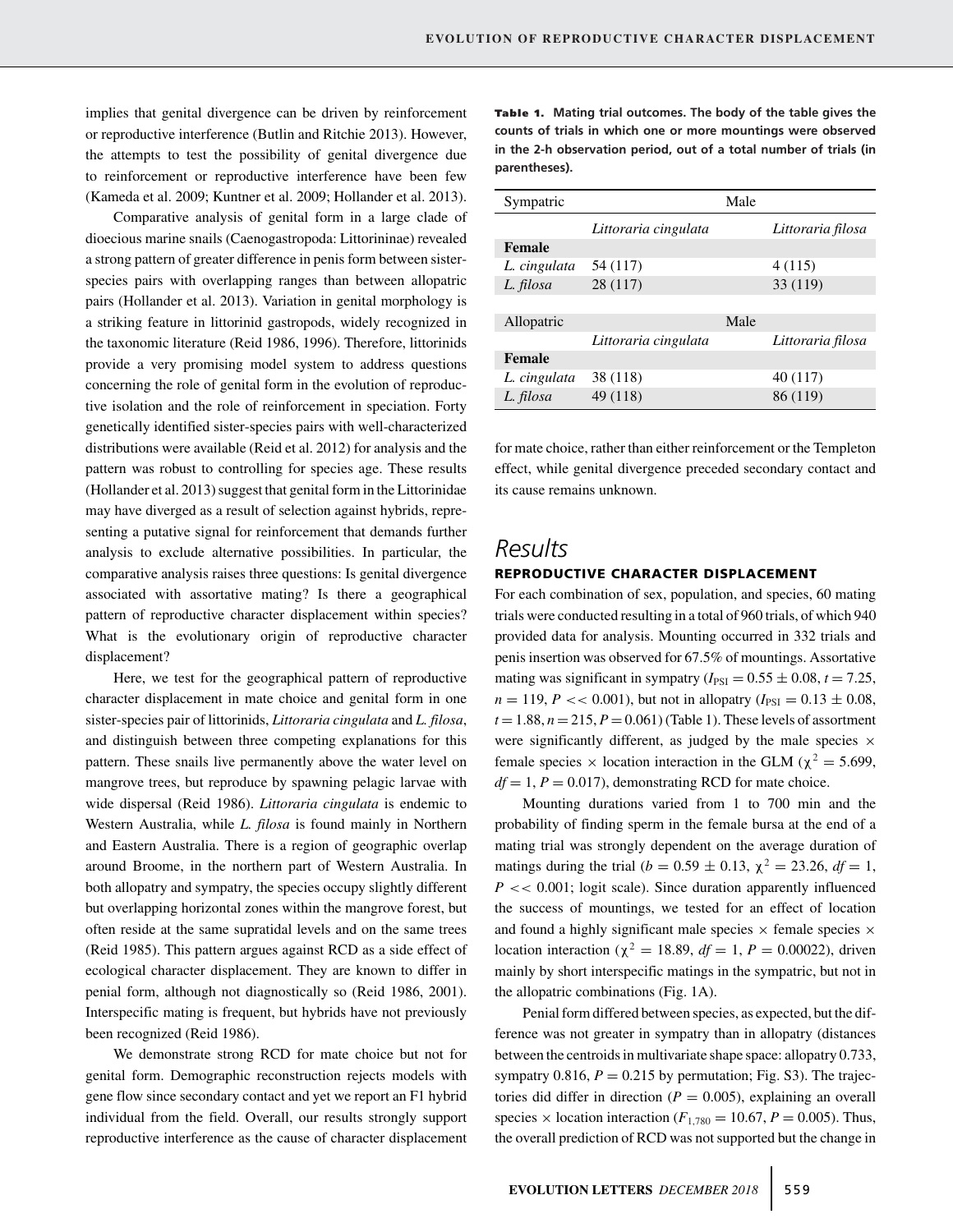

**Figure 1. (A) Map of the sampling sites from the north and west coasts of Australia. Coloured regions describe the snail species distribution areas. Colours correspond with Fig. 2. Arrows designate combinations between pairs of populations for which mating trials where conducted, while the bar plot shows the mating trials outcomes in terms of mounting duration (minutes). Error bars represent SE. (B) Camera lucida drawings of the penes of** *L. filosa* **and** *L. cingulata***, showing the elongated filament of the penis together with the penial glandular disc attached to the wrinkled base (after Reid 1986).**

vector suggested that some aspects of penis form did differ more in sympatry than in allopatry. Analyzing individual variables, we found significant species  $\times$  location interactions ( $P < 0.05$  after Bonferroni correction) for six traits (B, G, H, I, J, K). The clearest pattern of character displacement was for trait G, the width of the glandular side branch of the penis (Table S2).

PC1 (46% of variation) showed strong differentiation between species. When this variable was added to the GLM for mating duration, there was a significant interaction between male species and PC1 ( $F_{1,227} = 6.61, P = 0.022$ ) with the slope less negative for *L. filosa* males than for *L. cingulata* males, as might be expected because *L. filosa* had the higher mean score. However, there was no significant interaction with location and so no

evidence that penis form contributed to the pattern of RCD in mating duration.

#### **GENE FLOW**

Genetic data were obtained for 113 individuals, and 1920 SNPs (one per tag) passed filters for the PCA and  $F<sub>ST</sub>$  analysis. We found no evidence for hybrids in the set of 113 individuals as the species formed separate clusters in the PCA (Fig. 2). Populations of the same species were genetically very similar within regions. Allopatric and sympatric regions were more differentiated for *L. filosa* than for *L. cingulata*, and sympatric *L. cingulata* were very slightly more similar to *L. filosa* than allopatric *L. cingulata* were. This could be a signal of gene flow but, in the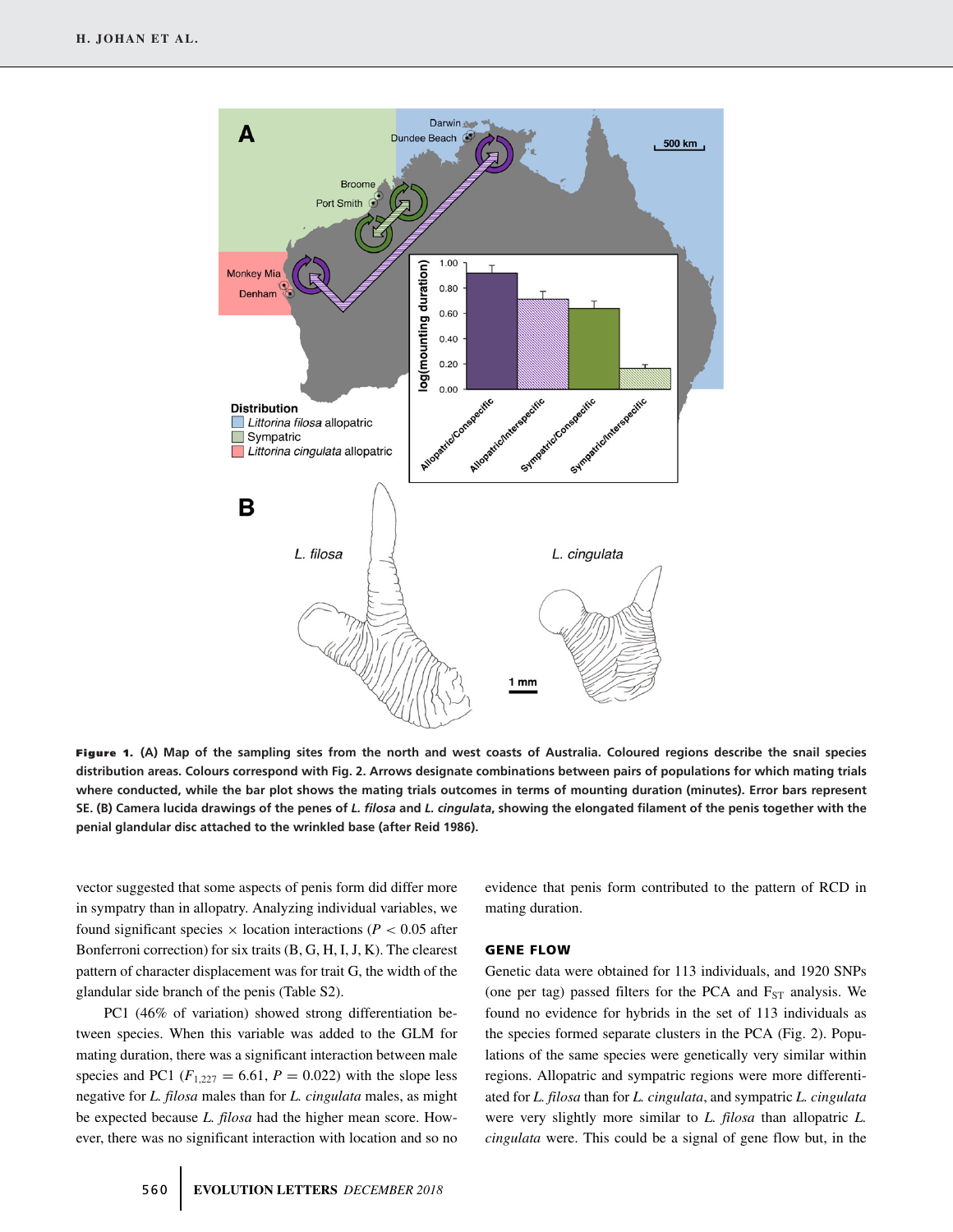

Figure 2. The top left panel gives Nei's estimator of pairwise F<sub>ST</sub> values; locality names in red and blue represent allopatric populations **of** *L. cingulata* **and** *L. filosa***, respectively; those in green represent sympatric populations of both species. The following panels show principal component scores from the first three axes of an analysis based on 1878 loci in 113 individuals. Circles (allopatric) and triangles (sympatric). Each point represents a single individual.**

ABC analysis, the historical demographic model with no migration was strongly preferred over the next best model (posterior probability for No migration:  $PP = 0.83$ , Constant migration:  $PP = 0.02$ , Recent migration:  $PP = 0.12$ , Ancient migration:  $PP = 0.03$ ). Analysis of pseudo-observed datasets showed good power to distinguish the models (Fig. S4) and the No migration model was the only model capable of explaining the observed data adequately (Fig. S5). The parameter estimates for the preferred model (Table S4 and Fig. S6) suggest that the species separated approximately 500,000 years ago with regions within *L. filosa* separated for longer  $(\sim 250,000$  years) than regions within *L*.  $cingulata$  ( $\sim$ 125,000 years), but with similar levels of intraspecific gene flow between regions  $(\sim 0.01$  migrants per generation). Population sizes were estimated to be large in the present  $($   $\sim$   $10<sup>6</sup>$ individuals) but smaller in the past ( $\sim$ 10<sup>5</sup> individuals), consistent with contraction during Pleistocene climatic cycles.

The putative hybrid individual, identified in the field on the basis of intermediate shell characteristics, was heterozygous for all 10 putatively-diagnostic SNPs for which it was genotyped

(Table S5). Nine of these 10 SNPs were homozygous, for species-specific alleles, in all individuals identified as *L. filosa* or *L. cingulata* from the Broome sympatric sample site  $(n = 3-7)$ , with one *L. cingulata* heterozygous at locus 458736. This result clearly identifies the putative hybrid as an F1.

# *Discussion*

Divergence in genital form, even between closely related species (Eberhard 2010), provides valuable traits for taxonomists and implies rapid evolution. However, only a few studies have tried to distinguish among forms of selection driving genital form. A comparative analysis in the Littorininae (Hollander et al. 2013) revealed a pattern of greater divergence in penis form between sister-species pairs with overlapping ranges than between pairs with allopatric distributions. This study raised several questions that we have addressed here. Is genital divergence associated with assortative mating? Is the comparative pattern associated with a geographical pattern of RCD? If so, is this due to reinforcement,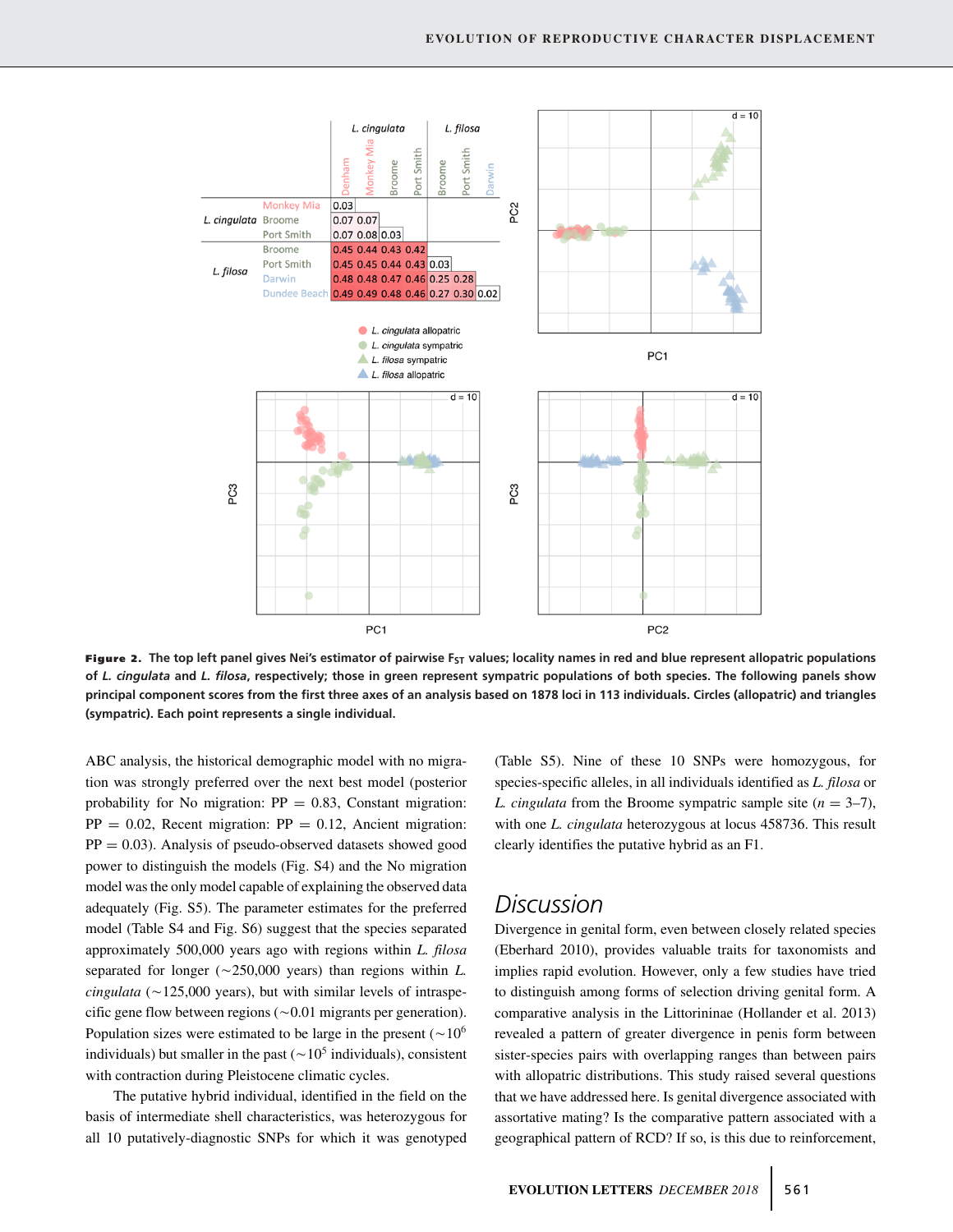reproductive interference between species, or the Templeton effect? This last question is important for the study of reinforcement in general (Butlin 1987b; Coyne and Orr 2004), but it is difficult because it requires inferences about historical gene flow and patterns of variation among populations in reproductive traits.

*Littoraria cingulata* and *L. filosa* were one of the sisterspecies pairs included in the comparative analysis by Hollander et al. (2013), characterized by extensive range overlap, low penial similarity (0.918, compared with allopatric species pairs with mean similarity  $0.949 \pm 0.011$ ), and genetic distance 0.036 (estimated divergence time in the range 1–4.5 million years ago (Reid et al. 2012)). Our analysis confirms the difference in penial form, and shows some differences in form between populations in the sympatric region and those in the allopatric regions (Fig. S3). However, the sympatric–allopatric differences were overall in the same direction for the two species and similar in magnitude such that the difference between species was maintained and there was no overall pattern of RCD. Penial form was weakly associated with mating duration, suggesting the possibility of selection on shape due to interactions between the male and female during copulation (as suggested by Hollander et al. 2013), but this did not help to explain the strong signal of RCD in mating duration. Together, these results suggest that neither reinforcement nor reproductive interference has contributed to penial form divergence between *L. cingulata* and *L. filosa*, unless gene flow has allowed divergence that initially evolved in sympatry to spread throughout the species ranges. A specieslevel, rather than population-level, version of the Templeton effect remains viable. The comparative pattern of greater penial divergence in species with overlapping range (Hollander et al. 2013) could then be explained if range overlap was facilitated by divergence in penial form between species, because it reduced costly hybridization via an effect on assortative mating. However, some other factor would be required to explain the lack of complete range overlap. This explanation seems unlikely, given the strong RCD for mating duration that is independent of penis form.

Assortative mating, judged by mounting success, was significant for sympatric but not for allopatric populations. An even stronger pattern of RCD was seen for mating duration. During copulation, sperms are transferred first to the female's bursa but then quickly transferred to the seminal receptacle for storage (Reid 1986), so sperm in the bursa indicate recent mating. Since the females we collected from the field were probably not virgin, some may have had sperm in the bursa from matings that occurred before collection. Nevertheless, the strong correlation that we observed between mounting duration and the presence of sperm in the bursa demonstrates that longer mounts are more likely to result in sperm transfer. Thus, the combination of lower mounting probability and shorter mounting duration for interspecific pairs from sympatric populations represents a much stronger barrier

to hybridization in sympatry than in allopatry. The patterns were consistent across the two populations that we sampled in each region, however additional populations would strengthen the inference that co-existence and divergence are causally connected.

Is the stronger barrier in sympatry a result of reinforcement? Our historical reconstruction assumed divergence of *L. cingulata* and *L. filosa* during a period of allopatry and tested the occurrence of gene flow during the current secondary contact. It showed reduced population size before the present secondary contact. Histories like this have been suggested to be typical for the radiation of littorinids (Reid et al. 2010, 2012). However, our model comparisons strongly support the No-migration model in which reproductive isolation was complete at the time of secondary contact. The next-best model was the Recent migration model, but there was good power to discriminate models and the observed summary statistics were consistent with the No migration model and not with the Recent migration model. Reinforcement would be a reasonable interpretation of the observed pattern of reproductive character displacement only under the Constant migration or Ancient migration models and so can be rejected.

Despite evidence that gene flow has not occurred since secondary contact, we found one F1 hybrid. These observations are consistent if F1 or backcross fitness is very low, so that occasional hybridization occurs but does not lead to gene exchange. The discovery of this hybrid individual, combined with the observation of interspecific mounting and insemination in our mating experiments, as well as frequent mountings in the field, demonstrates the potential for reproductive interference to have generated the observed pattern of reproductive character displacement, because costly interspecific matings do occur in sympatry.

The Templeton hypothesis is difficult to exclude. However, our demographic models suggest gene flow between sampled regions, within each species, even though they are separated by about 1500 km. This is consistent with a planktonic period thought to be in the region of 3 to 10 weeks, resulting in dispersal over hundreds of kilometres (Reid 1986; Reid et al. 2010). Many intervening populations are known to occur (Reid 1986). Therefore, it is unlikely that there was any opportunity for isolated populations to diverge in mating traits during the period when the species were allopatric, unless the mangrove habitat was severely restricted by climatic or sea-level fluctuation during Pleistocene glacial cycles, or strong selection overcame gene flow. Noor (Noor 1999) also suggested sexual selection or ecological character displacement as alternative explanations for RCD. However, we agree with his conclusion that sexual selection is not really a distinct explanation since it is likely to be initiated by low fitness of hybrids (reinforcement) or costly interspecific interactions (reproductive interference). *Littoraria filosa* and *L. cingulata* each occupy the same habitats in both sympatric and allopatric locations (*L. filosa* is always at a higher level, on average, than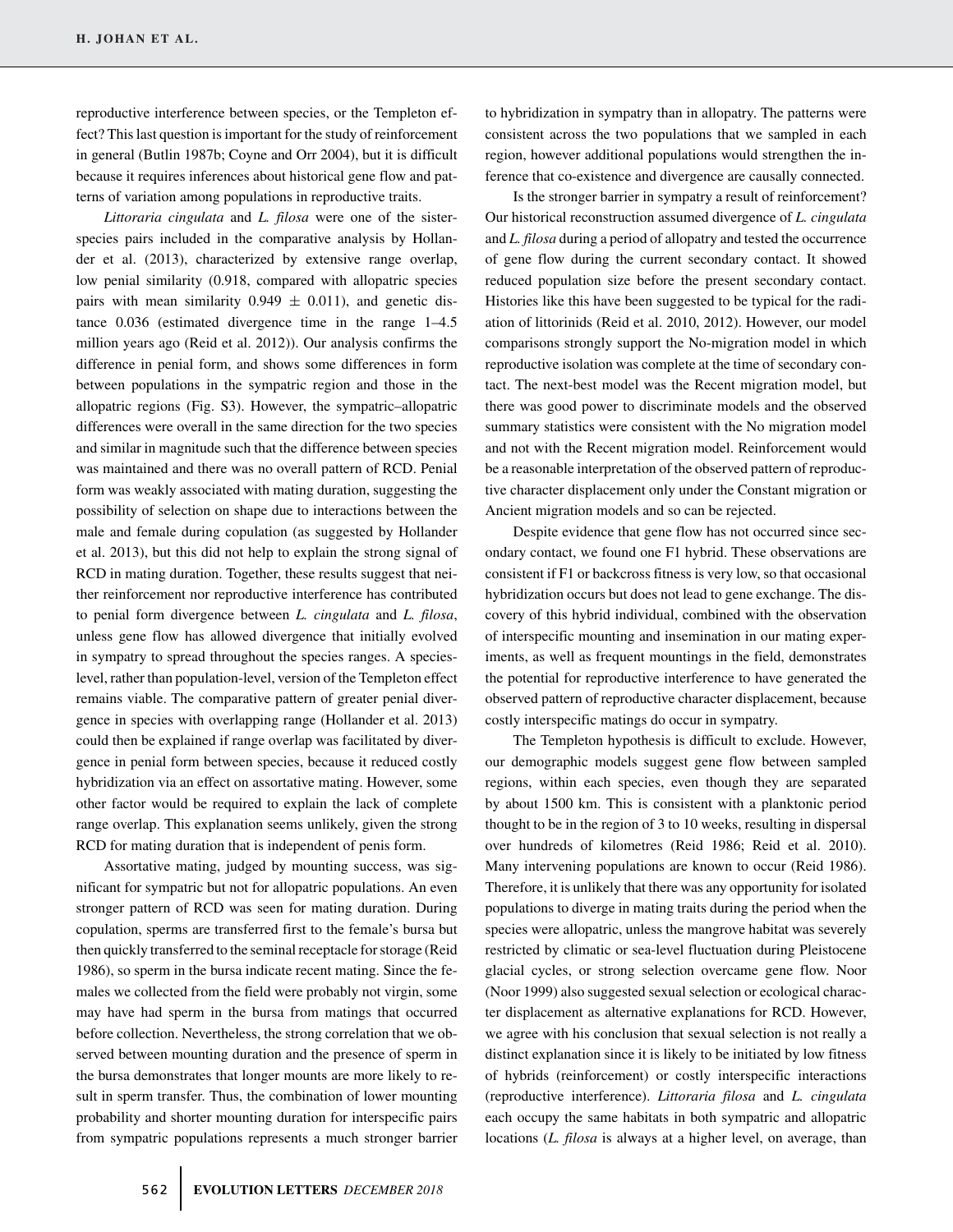*L. cingulate*; 35). Neither assortative mating, given contact, nor penial form are likely to be subject to nonreproductive selection pressures. Therefore, confounding effects of ecological character displacement are unlikely in this case. Given the evidence for costly interspecific interactions, reproductive interference following secondary contact is the most parsimonious explanation for the pattern of RCD and is consistent with all aspects of our data.

We provide a rare case study, distinguishing reproductive interference (Butlin and Ritchie 2013) from other causes of the stronger barriers to hybridization in sympatry than in allopatry. RCD is a common pattern (Coyne and Orr 2004). Much attention has focused on asking how often this pattern is due to reinforcement: for example, Yukilevich (Yukilevich 2012) concluded that reinforcement has enhanced reproductive isolation in 60–83% of sympatric *Drosophila* species. He also presented evidence against the Templeton effect, but did not consider the possible impact of reproductive interference, which might be the underlying cause for some cases that he assigned to reinforcement. The extent of natural hybridization and gene flow is not known for many of the species pairs in his analysis but would help to make this distinction. The effects of sympatry and the effects of gene flow cannot easily be separated in such comparative analyses (Nosil 2013), especially because production of viable hybrid offspring under laboratory conditions (cf. Coyne and Orr 1989, 1997) cannot be used to infer gene flow in the field. As emphasized previously by Noor (1999) and Butlin and Ritchie (2013), it is only when these various processes are adequately distinguished that it will be possible to assess their impacts on the origin of species.

## *Methods and Material* **SAMPLING**

Individuals of *L. cingulata* and *L. filosa* were collected from allopatric and sympatric sites in Australia in November 2013 (Table S1; Fig. 1A). Field identifications were based on diagnostic shell traits (*L. filosa* has a thinner, usually more finely ribbed, color polymorphic shell; Reid 1986) and were confirmed using genetic markers (see below). At one site (Monkey Mia), *L. cingulata* was collected from an atypical habitat under loose rocks on the shore.

Allopatric sites were hundreds of kilometers from the nearest known populations of the sister species, whereas the two species occurred syntopically at sympatric sites. Sites were selected based on previous sampling (Reid 1985, 1986). Two replicate localities separated by tens of kilometers were sampled for each species in each region (allopatric and sympatric). For each of these eight samples, mantle tissue was preserved in  $100\%$  ethanol from 30 females. Sixty males and 60 females per site were used for mating trials and penes from these males were preserved in 100% ethanol. Voucher specimens are preserved at the Natural History Museum (London).

### **TEST FOR CHARACTER DISPLACEMENT IN MATE CHOICE**

No-choice mating trials were conducted among the following combinations: (i) allopatric conspecifics, (ii) allopatric heterospecifics, (iii) sympatric conspecifics, and (iv) sympatric heterospecifics, in both directions between males and females and always involving males and females from different sites, to avoid confounding assortment by site with assortment by species. To achieve all combinations, some individuals had to be transported between sites but we detected no mortality nor reduction in activity following transport.

Sex was determined by the presence or absence of the conspicuous penis in individuals of adult size. Mating trials were conducted in transparent plastic spheres  $(\emptyset 8 \text{ cm})$ , with males identified by a mark on the shell. Trials were performed at ambient temperature under artificial illumination and snails were lightly sprayed with water at the start, to initiate activity. Two experimenters performed trials in batches of 20, three batches before noon and three after noon. Each trial lasted 2 h unless a pair was "in copula," in which case the trial was extended until the mating finished. Individual snails were only used once. Batch order was balanced to minimize confounding of time since collection, time of day, or environment effects with population effects. Individual snails were chosen at random. We recorded the size (maximum shell length: *L. cingulata* males 10.5–24.0 mm, females 10.5– 25.2 mm; *L. filosa* males 12.4–29.0 mm, females 14.6–29.8 mm) of the male and the female, and the time at contact, mounting, dismounting, penis insertion, and penis withdrawal. After a batch of mating trials, all mated females were anesthetized and dissected and the presence of sperm in the copulatory bursa was recorded. Subsequently, we relaxed and anesthetized all males alive in magnesium chloride (isotonic with seawater, 1:13 v/v dilution), for 30 min before the snails were killed with boiling water, to fix them in an extended position (Reid 1996). The penes were removed and preserved in 70% ethanol for morphometric analysis.

We used the program Jmating (Carvajal-Rodriguez and Rolan-Alvarez 2006) to obtain estimates of the isolation index,  $I_{PSI}$ , in allopatry and in sympatry, based on the numbers of trials with and without mounting. I<sub>PSI</sub> is a joint isolation index that is not affected by sexual selection. We also analyzed mounting as a binary response variable and mount duration (log-transformed) as a continuous variable, using linear models with binomial or Normal error, respectively. We included as terms of interest: male species, female species, and location (allopatric vs sympatric) and their interactions, and potential confounding variables identified in preliminary analyses: researcher and starting time (morning vs afternoon) for mounting probability; and male size, female size, size difference, and female maturity (categorized after the mating trial by appearance of gonad and presence of spawned embryos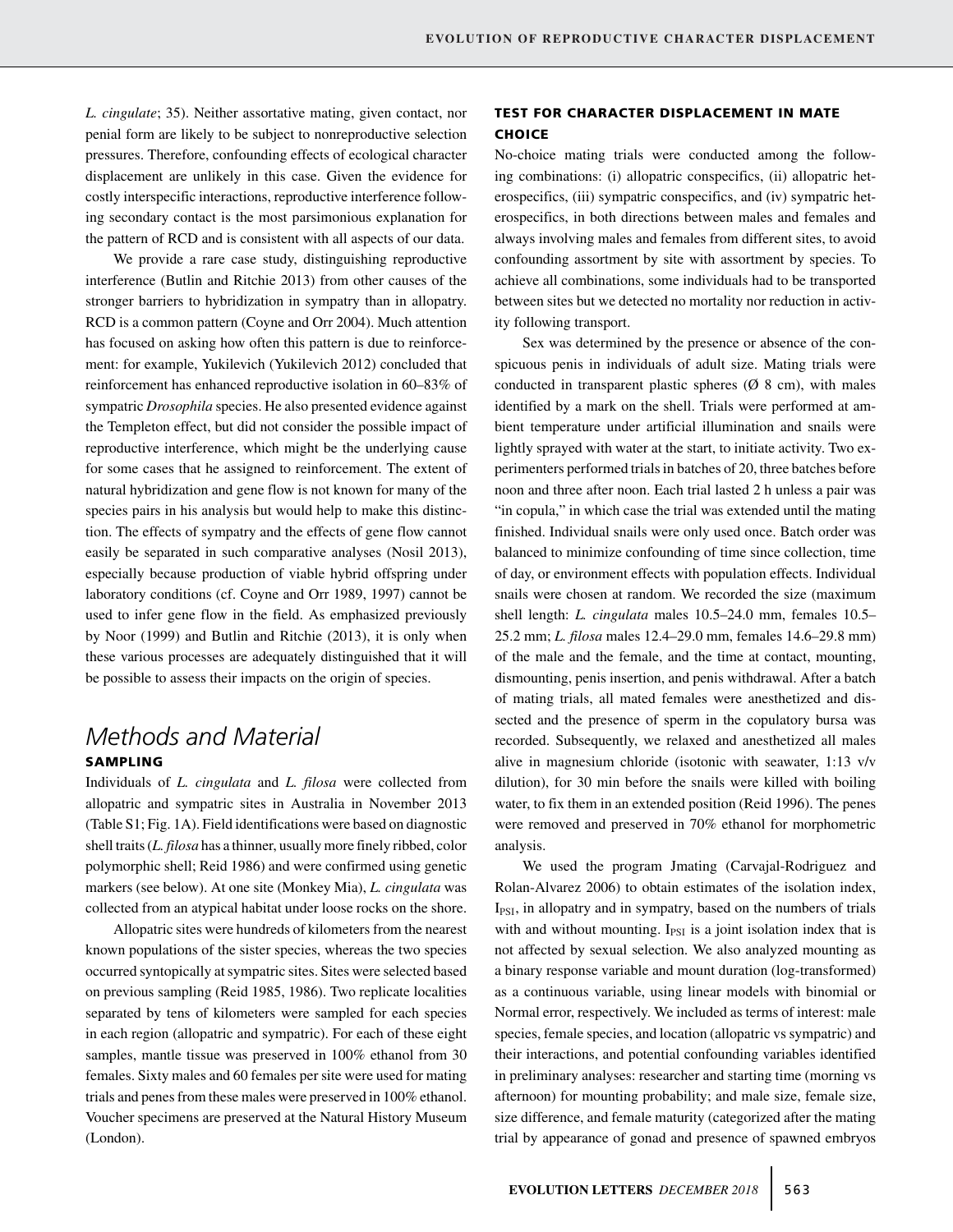in mantle cavity as immature, maturing, mature, and spent (Reid 1986)) for mating duration. Penis insertion was not seen for all mountings, but restricting mounting to cases where it was observed did not alter conclusions. Since sperm are stored in the bursa for only hours or a few days after insemination, before being transferred to the seminal receptacle (Reid 1986), a full bursa indicates recent successful copulation. We therefore tested the biological significance of longer mounting duration by asking whether it increased the probability of finding sperm in the bursa at the end of a trial, using logistic regression.

## **TEST FOR CHARACTER DISPLACEMENT IN GENITAL TRAITS**

Outlines of penes (Fig. 1B) from all snails included in the mating experiment were drawn using a stereo-microscope with camera lucida attachment, with a scale bar, and then scanned in 8-bit greyscale at a resolution of 600 dpi. The scanned image was imported into ImageJ version 1.49 (Abràmoff et al. 2004) and, using a custom macro, first converted to a binary image and then transformed using a series of morphological filters and distance maps (Burger and Burge 2008) to extract the key-points from which 11 features were measured (Fig. S1, see Supplementary Methods: One feature was dropped because it could not be measured in all specimens and the first feature, overall length, was used to adjust the remaining nine measurements to the mean length, using linear regression).

The length-adjusted penis measurements were analyzed using the 'trajectory.analysis' function in the *geomorph* package in R (version 3.0.4 (Adams and Otárola-Castillo 2013; Adams et al. 2016)). We compared the trajectory in multivariate shape space from mean *L. cingulata* penis form to the mean *L. filosa* form in allopatric populations with the trajectory in sympatric populations, predicting that RCD would make the path distance for the latter greater, potentially also changing its direction. A principal component analysis (PCA) was performed within the trajectory analysis and we used scores on PC1, which contributed most to separating the species, in analyses of the impact of penis form on mating-trial outcomes.

#### **TEST FOR RECENT GENE FLOW**

DNA was extracted from 120 individuals (15 females from each of the four sites per species (Fig. 1A), not used in the mating experiment), using a modified version of the protocol of Wilding et al. (2001). These individuals were genotyped with a reducedrepresentation sequencing approach. Beijing Genomics Institute (Hong Kong) prepared and sequenced DNA libraries and called SNPs using a protocol based on that of Andolfatto et al. (2011) and digestion with the *Ape*KI restriction enzyme. After pool amplification of the adapter-ligated DNA fragments, these were size-selected within a range of 300–600 bp, ensuring DNA in-

sert length was 200–500 bp, considering that the length of the adapters was 100 bp. Paired-end 90 bp sequencing was performed using an Illumina HiSeq system. After de-multiplexing, adapter removal, and quality trimming, reads were assembled, allowing up to four mismatches, and SNPs were called. SNPs with fewer than five reads were removed and more than one read of each allele was required to call heterozygotes. For initial population-genetic analysis, we used only the first SNP in each tag, thus avoiding treating SNPs in the same tag as independent from each other. The R package *adegenet* (version 1.4-2 (Jombart and Ahmed  $2011$ )) was used to compute PCA and pairwise  $F_{ST}$  between samples. SNPs that departed from Hardy–Weinberg expectations with *P <* 0.01 in any one of the four regions were excluded and only loci genotyped in *>*80% of individuals were retained for this analysis.

Given strong biogeographic evidence for divergence of the species in allopatry (Reid et al. 2010), we tested for gene flow following secondary contact by fitting four possible demographic models (No migration, Constant migration [since contact], Recent migration, Ancient migration; Fig. S2) to the genetic data using an approximate Bayesian computation (ABC) approach (Csilléry et al. 2010). For each species, sites within regions were merged since population genetic analyses revealed no evidence of differentiation at this level. For this analysis, we used tag sequences, rather than SNPs. Only one allele for each individual and tag was retained because of the uncertainty associated with genotype calling, and only tags with at least five individuals typed in each region were retained. All biallelic SNP positions were retained. We reduced the data set to five randomly chosen individuals per region, for ease of simulation. Monomorphic tags were then excluded, leaving 29,623 polymorphic 82 bp tags for analysis. Details of the ABC methods are provided in Supplementary Methods.

#### **PUTATIVE INTERSPECIFIC HYBRID**

During sampling at Broome, a putative hybrid between *L. cingulata* and *L. filosa* was identified by DR, based on shell traits. This individual, along with seven reference individuals of each species, was genotyped for 10 putatively-diagnostic SNPs identified from the reduced representation tags (Table S5, see Supplementary Methods).

#### **AUTHOR CONTRIBUTIONS**

D.G.R. and R.K.B. contributed equally to this article. J.H., D.G.R., and R.K.B. conceived the project and designed and conducted the fieldwork, mating experiments, and mating analyses. M.M.R, L.D., A.M.W., and R.K.B. completed the molecular work, the modelling, and analyses. X.Y., G.B., R.K.B., and J.H. conceived and conducted the geometric morphometrics. J.H. and R.K.B. wrote the manuscript, while all authors provided input to the manuscript.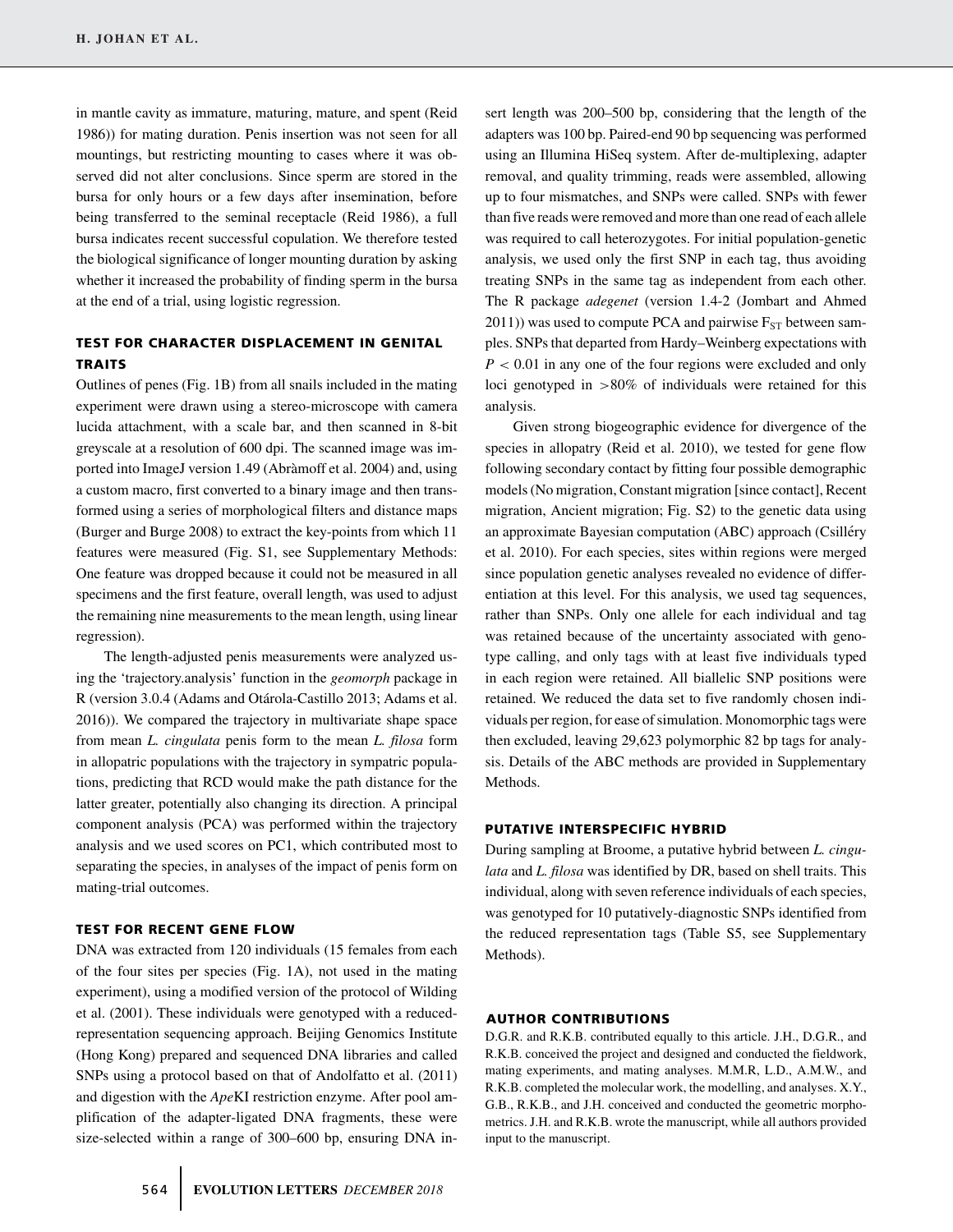#### **ACKNOWLEDGEMENTS**

The authors express a special thanks to Dr Richard Willan at the Museum and Art Gallery of the Northern Territory for guidance and support in the field, and to Carole Smadja for reading and commenting on the manuscript. The authors thank the Government of Western Australia Department of Parks and Wildlife (license no. 009254) and Fishery Research Division (exemption no. 2262) for assistance with permits. Khalid Belkhir modified the coalescent sampler msnsam for the specific needs of this project and Martin Hirsch helped to set up the ABC pipeline and to modify the summary statistic calculator mscalc. The authors are grateful to the Crafoord Foundation for supporting this project. R.K.B., A.M.W., and L.D. were supported by grants from the Natural Environment Research Council, R.K.B. and A.M.W. were also supported by the European Research Council and R.K.B. and L.D. by the Leverhulme Trust. M.M.R. was supported by Consejo Nacional de Ciencia y Tecnología and Secretaría de Educación Pública, Mexico. G.B. was supported by the Centre for Animal Movement Research (CAnMove) financed by a Linnaeus grant (No. 349-2007-8690) from the Swedish Research Council and Lund University.

#### **DATA ARCHIVING**

Data available from the Dryad Digital Repository: [https://doi.org/](https://doi.org/10.5061/dryad.51sd2p5) [10.5061/dryad.51sd2p5.](https://doi.org/10.5061/dryad.51sd2p5)

#### **COMPETING INTERESTS**

The authors declare no competing financial interests.

#### **LITERATURE CITED**

- Abràmoff, M. D., P. J. Magalhães, and S. J. Ram. 2004. Image processing with ImageJ. Biophotonics Int. 11:36–43.
- Adams, D. C., M. L. Collyer, A. Kaliontzopoulou, and E. Sherratt. 2016. geomorph: software for geometric morphometric analyses. R package version 3.0.2 [https://cran.r-project.org/web/packages/](https://cran.r-project.org/web/packages/geomorph/index.html) [geomorph/index.html.](https://cran.r-project.org/web/packages/geomorph/index.html)
- Adams, D. C., and E. Otárola-Castillo. 2013. geomorph: an R package for the collection and analysis of geometric morphometric shape data. Methods Ecol. Evol. 4:393–399.
- Anderson, C. M., and R. B. Langerhans. 2015. Origins of female genital diversity: predation risk and lock-and-key explain rapid divergence during an adaptive radiation. Evolution 69:2452–2467.
- Andolfatto, P., D. Davison, D. Erezyilmaz, T. T. Hu, J. Mast, T. Sunayama-Morita, D. L. Stern. 2011. Multiplexed shotgun genotyping for rapid and efficient genetic mapping. Gen. Res. 21:610–617.
- Arnqvist, G. 1998. Comparative evidence for the evolution of genitalia by sexual selection. Nature 393:784–786.
- Arnqvist, G., and L. Rowe. 2005. Sexual conflict. Princeton University Press, Princeton, NJ.
- Bimova, B. V., et al. 2011. Reinforcement selection acting on the European house mouse hybrid zone. Mol. Ecol. 20:2403–2424.
- Burger, W., and M. J. Burge. 2008. Digital Image Processing: An algorithmic introduction using Java, texts in computer science. Springer-Verlag, London.
- Butlin, R. K. 1987a. Speciation by reinforcement. Trends Ecol. Evol. 2:8–13. ———. 1987b. Species, speciation, and reinforcement. Am. Nat. 130:461– 464.
- Butlin, R. K., and M. G. Ritchie. 2009. Genetics of speciation. Heredity  $102:1-3$ .

———. 2013. Pulling together or pulling apart: hybridization in theory and practice. J Evol. Biol. 26:294–298.

- Butlin, R. K., and C. M. Smadja. 2018. Coupling, Reinforcement, and Speciation. Am. Nat. 191:155–172.
- Carvajal-Rodriguez, A., and E. Rolan-Alvarez. 2006. JMATING: a software for the analysis of sexual selection and sexual isolation effects from mating frequency data. BMC Evol. Biol. 6:40.
- Cordero-Rivera, A. 2017. Sexual conflict and the evolution of genitalia: male damselflies remove more sperm when mating with a heterospecific female. Scientific Reports 7:7844.
- Coyne, J. A., and H. A. Orr. 1989. Patterns of speciation in *Drosophila*. Evolution 43:362–381.
- ———. 1997. "Patterns of speciation in *Drosophila*" revisited. Evolution 51:295–303.
- ———. 2004. Speciation. Sinauer Associates, Sunderland, MA.
- Csilléry, K., M. G. B. Blum, O. E. Gaggiotti, and O. François. 2010. Approximate Bayesian Computation (ABC) in practice. Trends Ecol. Evol. 25:410–418.
- Eberhard, W. G. 1985. Sexual selection and animal genitalia. Harvard University Press, Cambridge, MA.
- ———. 2004. Rapid divergent evolution of sexual morphology: comparative tests of antagonistic coevolution and traditional female choice. Evolution 58:1947–1970.
- ———. 2010. Evolution of genitalia: theories, evidence, and new directions. Genetica 138:5–18.
- Hollander, J., C. M. Smadja, R. K. Butlin, and D. G. Reid. 2013. Genital divergence in sympatric sister snails. J Evol. Biol. 26:210–215.
- Hopkins, R., and M. D. Rausher. 2011. Identification of two genes causing reinforcement in the Texas wildflower *Phlox drummondii*. Nature 469:411–414.
- Jombart, T., and I. Ahmed. 2011. adegenet 1.3-1: new tools for the analysis of genome-wide SNP data. Bioinformatics 27:3070–3071.
- Kameda, Y., A. Kawakita, and M. Kato. 2009. Reproductive character displacement in genital morphology in *Satsuma* land snails. Am. Nat. 173:689–697.
- Kuntner, M., J. A. Coddington, and J. M. Schneider. 2009. Intersexual arms race? Genital coevolution in nephilid spiders (Araneae, Nephilidae). Evolution 63:1451–1463.
- Lemmon, E. M., and A. R. Lemmon. 2010. Reinforcement in chorus frogs: lifetime fitness estimates including intrinsic natural selection and sexual selection against hybrids. Evolution 64:1748–1761.
- Noor, M. A. F. 1999. Reinforcement and other consequences of sympatry. Heredity 83:503–508.
- Nosil, P. 2013. Degree of sympatry affects reinforcement in *Drosophila*. Evolution 67:868–872.
- Paterson, H. E. H. 1978. More evidence against speciation by reinforcement. South African J Sci. 74:369–371.
- Pfennig, K. S. 2003. A test of alternative hypotheses for the evolution of reproductive isolation between spadefoot toads: support for the reinforcement hypothesis. Evolution 57:2842–2851.
- Reid, D. G. 1985. Habitat and zonation patterns of *Littoraria* species (Gastropoda: Littorinidae) in Indo-Pacific mangrove forests. Biol. J Linn. Soc. 26:39–68.
- -. 1986. The Littorinid molluscs of mangrove forests in the Indo-Pacific region: the genus Littoraria. British Museum (Natural History), London.
- -. 1996. Systematics and evolution of Littorina. Ray Society, London.
- ———. 2001. New data on the taxonomy and distribution of the genus *Littoraria* Griffith and Pidgeon, 1834 (Gastropoda: Littorinidae) in Indo-West Pacific mangrove forests. Nautilus 115:115–139.
- Reid, D. G., P. Dyal, and S. T. Williams. 2010. Global diversification of mangrove fauna: a molecular phylogeny of *Littoraria* (Gastropoda: Littorinidae). Mol. Phylogenet. Evol. 55:185–201.